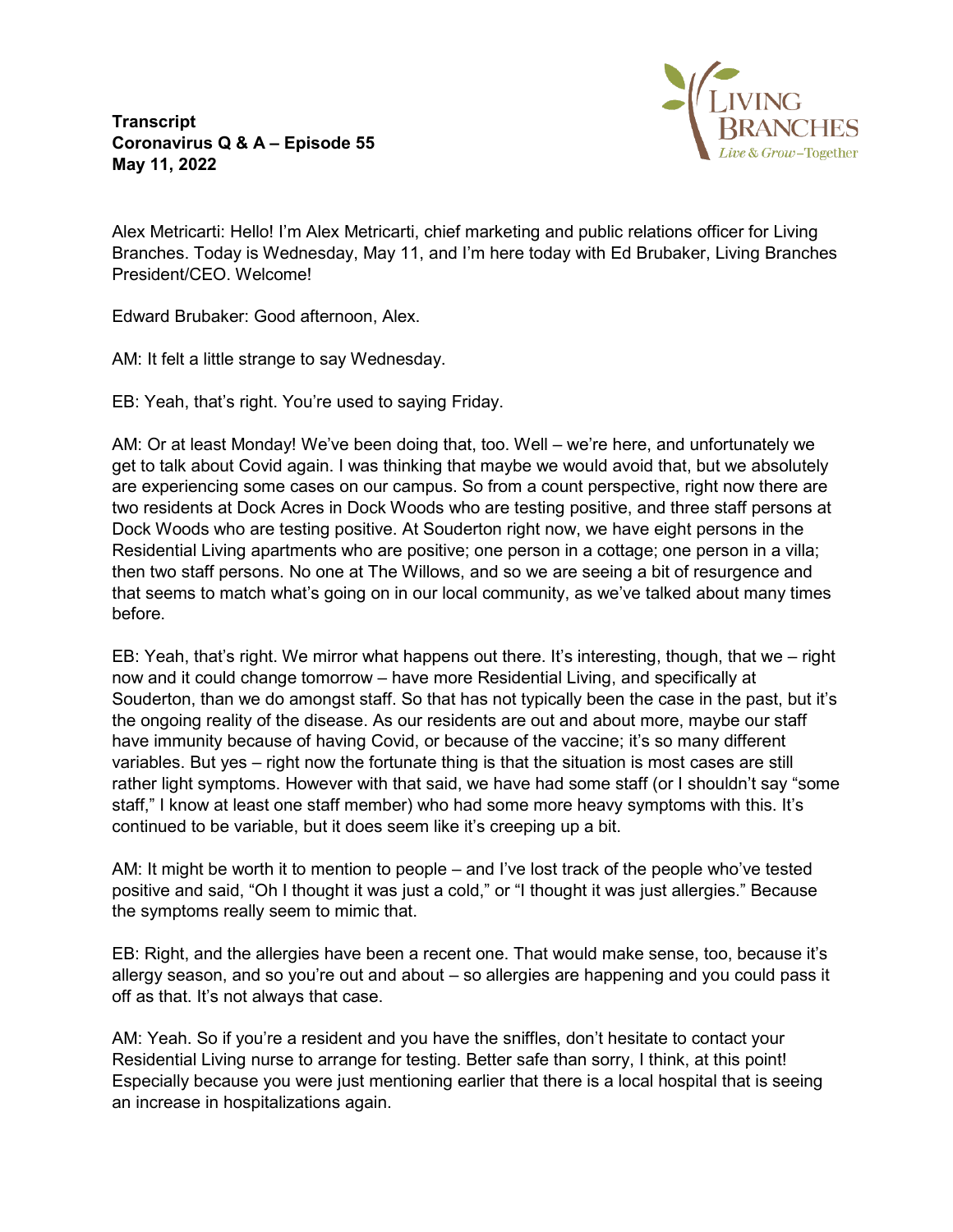EB: Yeah again the numbers are still low compared to what they have been in the past. I think Grand View had zero patients, I was being told a few weeks ago – Covid positive patients – and as of yesterday had six. That is not a huge number compared to what it has been in the past; it's gone into the 30s and in the 40s, but it is more than what they had recently. So that's another number that is really important for us to watch. That is: Covid hospital admissions, and also ICU admissions for Covid.

AM: When I've been on campus in the last couple of days, I've had a couple of Residential Living residents ask me sort of…I feel like they're waiting for the other shoe to drop. So they're seeing these case counts going up again, and they're wondering when we are going to be tightening restrictions.

EB: Yeah, and that's an interesting question. I can certainly understand the concern, because that would mirror what we've done in the past. There's been some things that have been changing in that regard, specifically in regard to the positivity rate. The number of tests – particularly negative tests – that are now being reported to governmental agencies for looking at positivity rates…we don't have to report our negative tests anymore. And so if you know anything about mathematics, you know if the denominator goes down but the numerator stays the same, the percentage goes up. So that is impacting us right now. The reality, though, is we still have the positivity rate plus the rate per hundred-thousand still dictates what we need to do in Health Care – so our testing protocols for staff, etc. The combination of that positivity rate and that rate per hundred-thousand determines whether we're in high transmission, substantial transmission: the different layers we have, and those correspond to how often we need to test. I'm hoping that at some point the state and feds will change that review structure, because it's not making quite as much sense as it used to. But the reality is: that's what we have. The other reality is that case counts are creeping up, but the positivity rate is maybe a more variable rate anymore as far as review of it. But that's how we're still looking at testing. With that said, as we think about Residential Living, there's another kind of website that's out there at CMS that looks at community transmission, and so everybody other than Health Care looks at that to determine if you're in low, substantial, or high. That looks at a lot of different factors, one of them being hospital admissions, ICU admissions, etc., and so that is probably the criteria we will look more closely at when we think about Residential. Because if the symptoms remain relatively light, there's no reason to go into – from my perspective – into the full out "lock down" mode anymore. But if the ICU admissions and hospital admissions go up, which tend to indicate that the seriousness is going up again, then that's something to pay attention to. Right now fortunately in Montgomery County, PA: that's not happening right now, but it is something we will look at. So to summarize all that, we're looking at statistics a little bit differently now, partly because the severity of the illness – at least at this point – seems to be less. Frankly no one knows where we're going and where we'll be in the future, so we take it day by day and week by week, and fortunately that's where we're at at the moment.

AM: Maybe just for clarity: I thought I heard you say that for Residential Living, the data that we were looking at is on the CMS website, but I think it should be the CDC website.

EB: That's right; you are correct. It is CDC, and that is the website for that. Correct.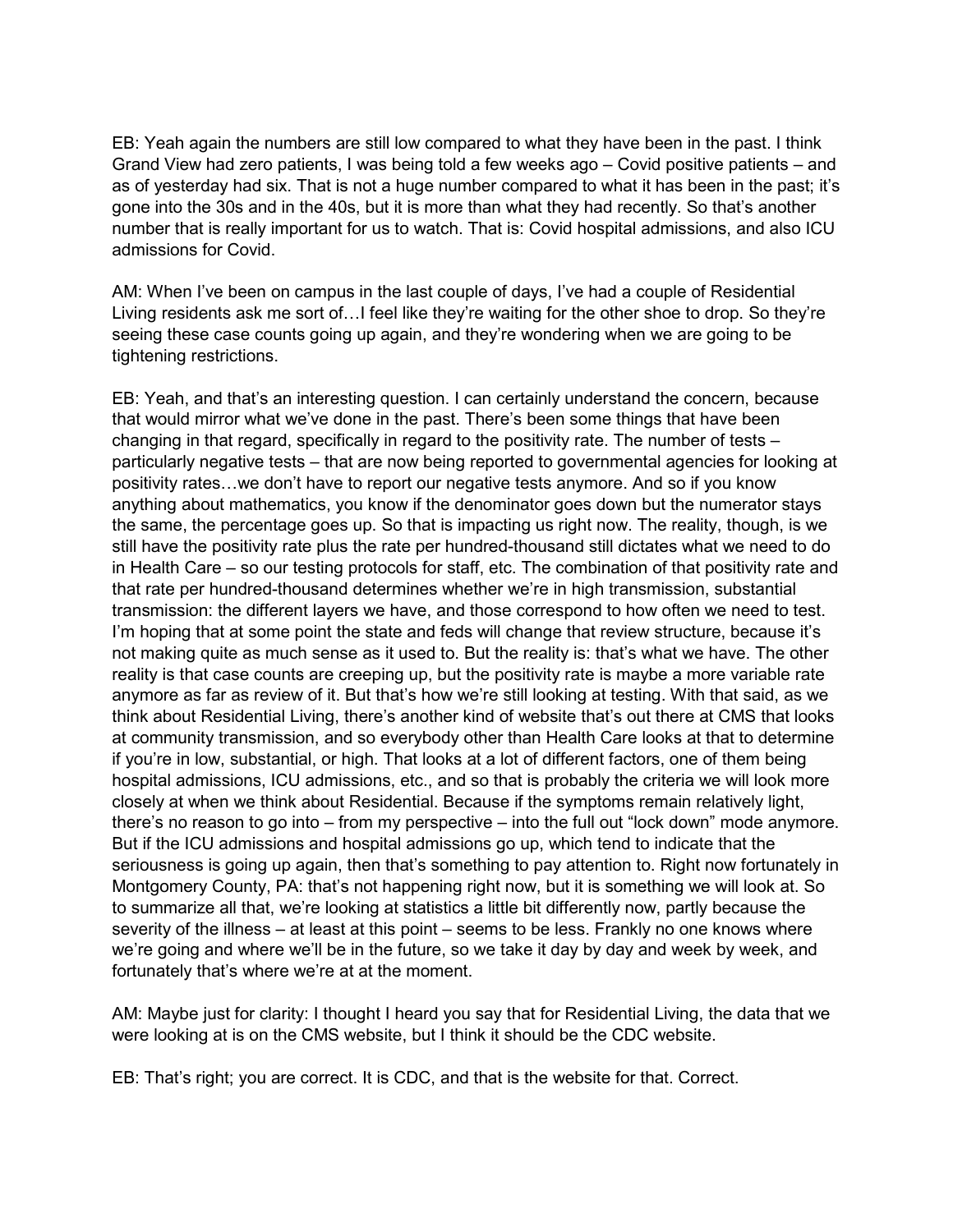AM: You can tell marketing people did not come up with the name for those websites because it's too confusing. Too close together!

EB: Well I think the name of the actual webpage is a little similar too, so it does get confusing at times. Again it would be the CDC website.

AM: Well let's maybe talk about something maybe a little more fun than Covid. Let's talk about construction. Especially at Dock Woods, we're getting close to seeing shovels in the ground or that type of thing.

EB: Yes we are moving forward, and our targeted date is Monday, June 13 to actually start at the Dock Woods campus. That's when they hope to be moving in, and there may even be work before that with some tree removal and some other work that's being done. But we have some things we need to make sure the paperwork is all, you know – T's crossed, I's dotted, all those sorts of things – so we're working at that these next couple of weeks to make sure everything is in as needed with the township. But we do anticipate that that will be the date we start there. We are not planning to have any kind of major groundbreaking there; it'll be more of a low-key, perhaps an ice cream, event on that campus just to kind of mark the day or the week before we'll probably do it. That's when we're looking to get started. Later this month, since Souderton is starting later in the year, that's when we'll have some meetings with Souderton residents to review what's happening at that campus. So that will be later in May. We anticipate Souderton starting later in the year, and we don't have an exact dates for that because we still need to get our approvals from the township. We're hoping for late summer or fall, but that has yet to be determined as far as starting date. So yeah: things are happening! And it's exciting to anticipate this coming together.

AM: It might be worth it just for us to talk briefly because we are now getting ready for construction very, very soon…we're in the stage of planning where we're reducing the number of available beds at Dock Terrace. This impacts all of our residents from the perspective of if people need short-term rehab, we do not have beds available right now.

EB: Yeah, that's right. We at the Dock Woods campus need to go from a census – or possible census – of 72 down to 54. Now the reality is, we haven't been running at 72, so it's not like we're going from 72 to 54; it's maybe 68 or 66. That still takes effort to do that, and we need to stop bringing people in from the wider community, etc. and working at those things. Those plans are already in motion. We have had some people who were amenable to moving to Souderton or back to Souderton in some cases, and so we needed to work at that. We do anticipate over time during construction, we'll kind of settle into a new normal with the new bed count. Because actually as we studied what the bed count was that we needed per campus, it was not at 71 and 72; it was actually 45 to 47. So the point is: we will still have technically what would appear to be more beds than, on average, we need even at the lowered bed count to care for our residents. But to get to that point, it will make a difference. So we really appreciate the work that staff has been doing to get to that point, but also the residents and families and their understanding because regardless of whether you know it's going to be a good outcome, it's still a stressor to move, and to change venues, and to change your home. We do recognize that, but we're also so very excited about the opportunities that this construction will bring to us, and really improve life on the campuses.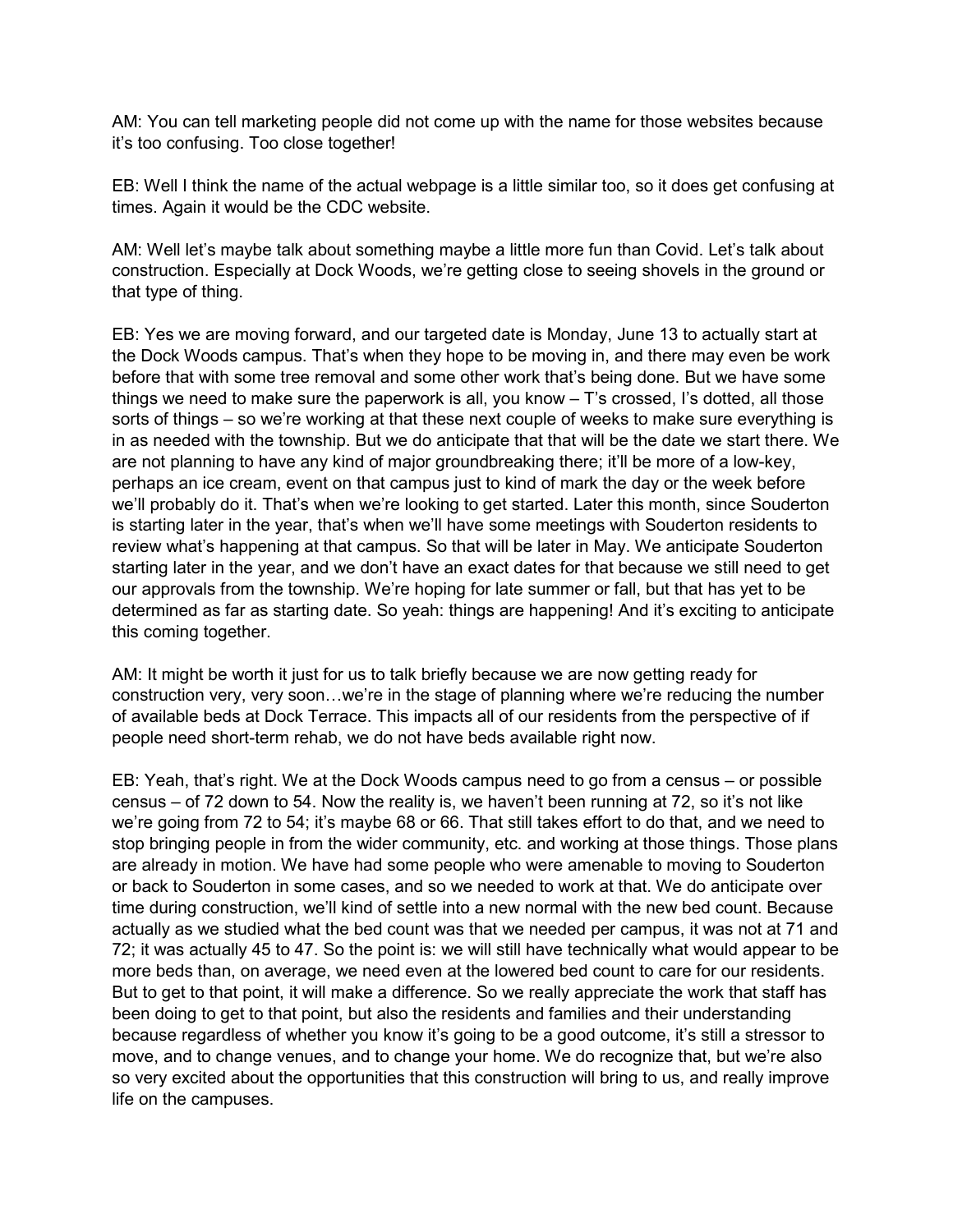AM: I am in meetings where we talk about this process and how we're doing this. In a marketing role, I have something to do with admissions into Health Care. So far I don't believe that there's anyone who is a resident anywhere at the Living Branches continuing care retirement community, or life plan community, that's needed short-term rehab that we've had to go to another organization. But it has been touch-and-go down to the day, so I think part of it – just for me – is I want people to be aware that this is a possibility in the immediate future, just because it never feels good to have to do that.

EB: Yeah, that's right. And we'll want to be trying to work with organizations that our like-minded to us in terms of care and philosophies of care, and that kind of thing. We're hoping to keep that to a minimum, but we can't promise that it won't happen. Because as we work at this details, it might need to happen from time to time. Persons on the Souderton campus will remember, years ago, that happened quite regularly before we had an additional 10 beds there, so that was more of an experience at Souderton. However it's happened at Dock Woods as well, so again like you said we'll try to keep it to a minimum. But we do appreciate people's understanding as we go through this process of getting where we want to be.

AM: It's going to be so great to be there. Any final thoughts for us today?

EB: Yeah as I was thinking about this related to construction, there was an announcement. We didn't make a formal organization announcement, and I'm not sure if you put it in Branching Out because of the deadlines for putting things in Branching Out, but we did get a \$2 million RACP grant for Souderton Mennonite Homes. RACP is essential capital improvement monies. Clemens Food Group had gotten some monies from there, Peter Becker, Elm Terrace – just naming some local facilities that have in the last year/year-and-a-half gotten some funding from that. We applied about a year ago, and we didn't get any allocation from the December allocation…last December. So I was thinking, "Well we were just passed over," but a few weeks ago, Representative Steve Malagari called me late on a Friday night/Friday afternoon, and said, "Hey good news! Can you call me back?" I thought maybe this was what it was about, but he let me know that we did get this grant, which is wonderful. There's paperwork as you might imagine with governmental funding that we'll need to go through, and there are T's we need to cross and I's we'll need to dot. But it is a really nice opportunity for us. I won't go into all the details, but it really is – because of how the funding mechanisms are set up we did not apply at Dock Woods because that region did not have availability. Where Souderton is, they had availability for these grants. Again won't go into all those details there because it might make it even more confusing. The point is just to clarify why we got it at Souderton, and we didn't apply at Dock Woods. It was because it wasn't available, but we're really appreciative to Representative Malagari, and also to Senator Maria Collett who would have advocated for us as well. We're very pleased that we were able to get that; it helps pay for some of the project and also allows us to accommodate some of the increased costs that were anticipated, too, along the way. We're very pleased with that, and very appreciative for that; it's some very good news we just got in the last two weeks.

AM: Yeah, that's exciting! It's nice to feel like local government is working for you.

EB: Yeah. That's right, and Representative Malagari – he really…I appreciate his work and he's very focused on the local community. I don't want to get into which party and all those kind of